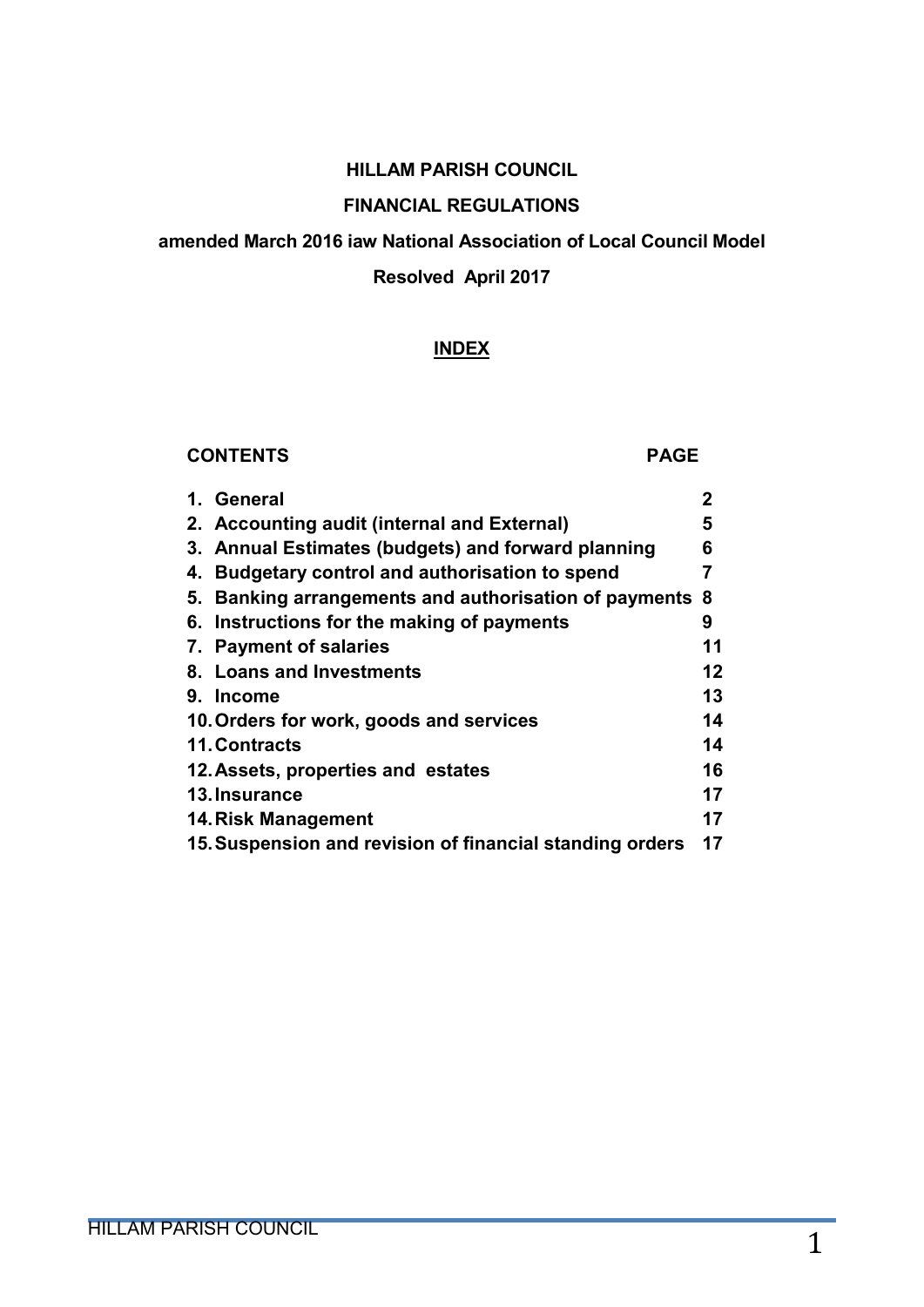These Financial Regulations were adopted by Hillam Parish Council at its Meeting held on 4<sup>th</sup> February 2015.

## 1. GENERAL

- 1.1. These financial regulations govern the conduct of financial management by the council and may only be amended or varied by resolution of the council. Financial regulations are one of the council's three governing policy documents providing procedural guidance for members and officers. Financial regulations must be observed in conjunction with the council's standing orders<sup>1</sup> and any individual financial regulations relating to contracts.
- 1.2. The council is responsible in law for ensuring that its financial management is adequate and effective and that the council has a sound system of internal control which facilitates the effective exercise of the council's functions, including arrangements for the management of risk.
- 1.3. The council's accounting control systems must include measures:
	- for the timely production of accounts;
	- that provide for the safe and efficient safeguarding of public money;
	- to prevent and detect inaccuracy and fraud; and
	- identifying the duties of officers.
- 1.4. These financial regulations demonstrate how the council meets these responsibilities and requirements.
- 1.5. At least once a year, prior to approving the Annual Governance Statement, the council must review the effectiveness of its system of internal control which shall be in accordance with proper practices.
- 1.6. Deliberate or wilful breach of these Regulations by an employee may give rise to disciplinary proceedings..
- 1.7. Members of Council are expected to follow the instructions within these Regulations and not to entice employees to breach them. Failure to follow instructions within these Regulations brings the office of Councillor into disrepute.

<u>.</u>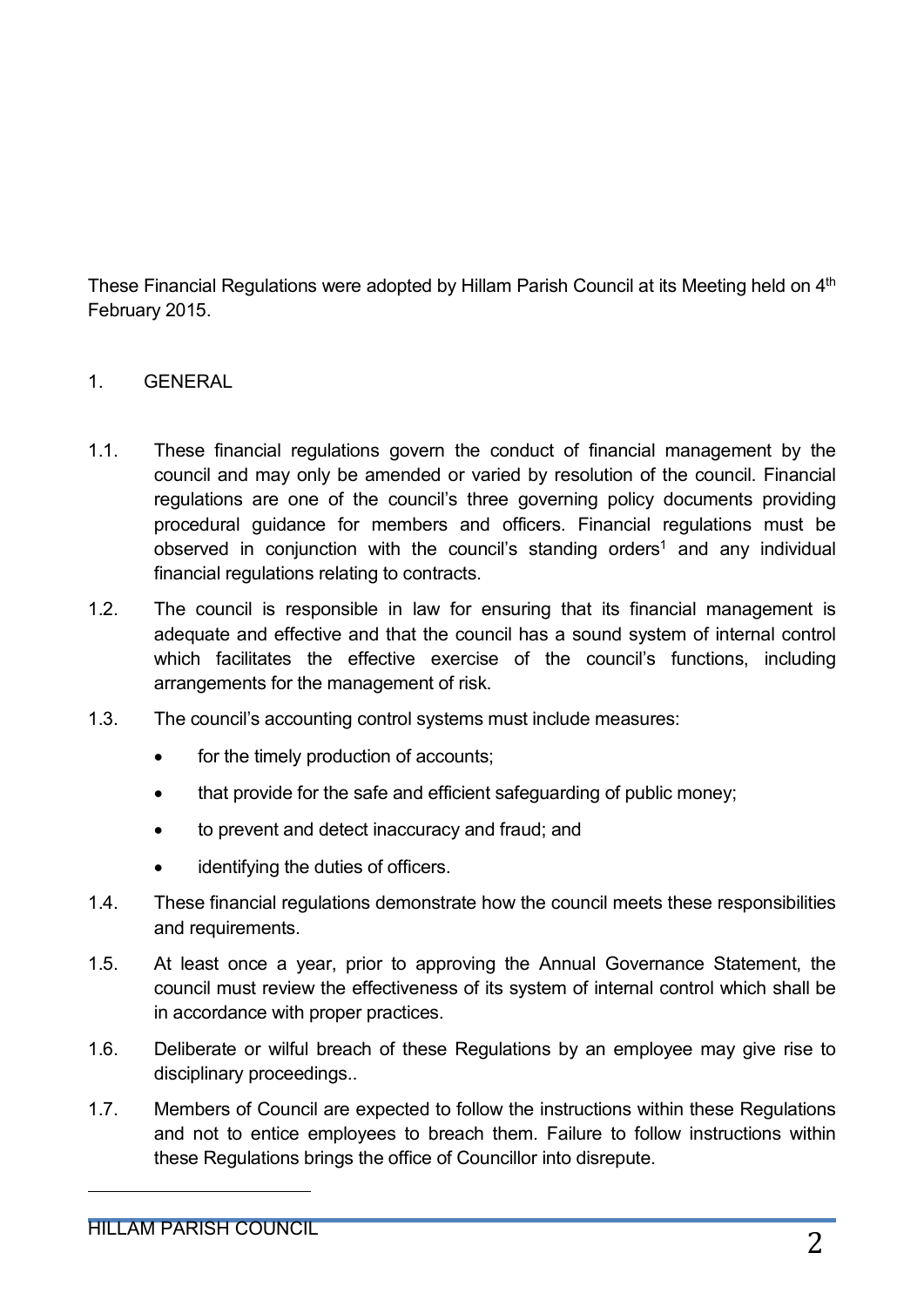- 1.8. The Responsible Financial Officer (RFO) holds a statutory office to be appointed by the council. The Clerk has been appointed as RFO for this council and these regulations will apply accordingly.
- 1.9. The RFO;
	- acts under the policy direction of the council;
	- administers the council's financial affairs in accordance with all Acts, Regulations and proper practices;
	- determines on behalf of the council its accounting records and accounting control systems;
	- ensures the accounting control systems are observed;
	- maintains the accounting records of the council up to date in accordance with proper practices;
	- assists the council to secure economy, efficiency and effectiveness in the use of its resources; and
	- produces financial management information as required by the council.
- 1.10. The accounting records determined by the RFO shall be sufficient to show and explain the council's transactions and to enable the RFO to ensure that any income and expenditure account and statement of balances, or record of receipts and payments and additional information, as the case may be, or management information prepared for the council from time to time comply with the Accounts and Audit Regulations<sup>2</sup>.
- 1.11. The accounting records determined by the RFO shall in particular contain:
	- entries from day to day of all sums of money received and expended by the council and the matters to which the income and expenditure or receipts and payments account relate;
	- a record of the assets and liabilities of the council; and
	- wherever relevant, a record of the council's income and expenditure in relation to claims made, or to be made, for any contribution, grant or subsidy.
- 1.12. The accounting control systems determined by the RFO shall include:
	- procedures to ensure that the financial transactions of the council are recorded as soon as reasonably practicable and as accurately and reasonably as possible;
	- procedures to enable the prevention and detection of inaccuracies and fraud and the ability to reconstruct any lost records;

<u>.</u>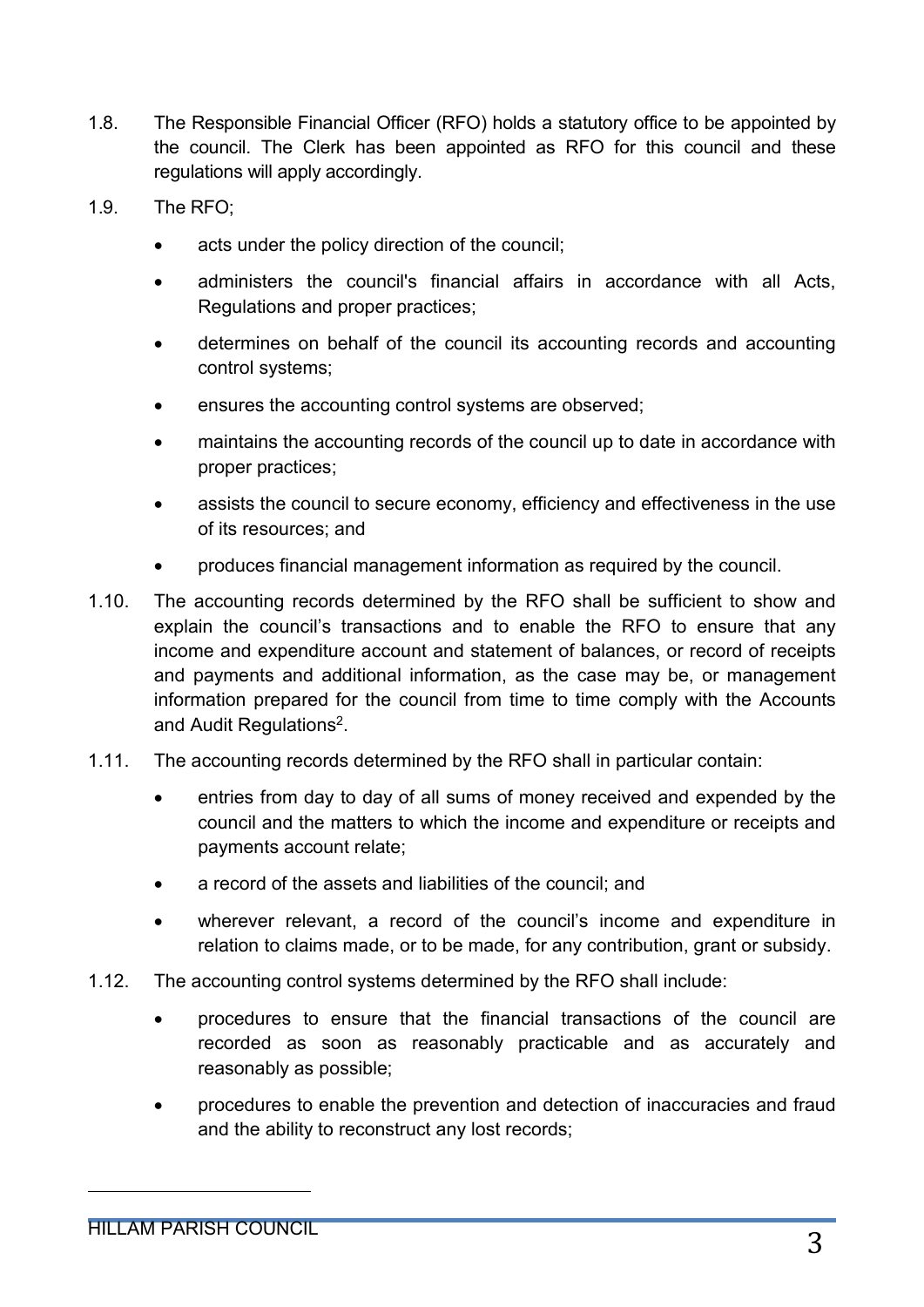- identification of the duties of officers dealing with financial transactions and division of responsibilities of those officers in relation to significant transactions;
- procedures to ensure that uncollectable amounts, including any bad debts are not submitted to the council for approval to be written off except with the approval of the RFO and that the approvals are shown in the accounting records; and
- measures to ensure that risk is properly managed.
- 1.13. The council is not empowered by these Regulations or otherwise to delegate certain specified decisions. In particular any decision regarding:
	- setting the final budget or the precept (Council Tax Requirement):
	- approving accounting statements;
	- approving an annual governance statement;
	- borrowing;
	- writing off bad debts;
	- declaring eligibility for the Power of General Competence; and
	- addressing recommendations in any report from the internal or external auditors, shall be a matter for the full council only.
- 1.14. In addition the council must:
	- determine and keep under regular review the bank mandate for all council bank accounts;
	- approve any grant or a single commitment in excess of £5,000; and
	- in respect of the annual salary for any employee have regard to recommendations about annual salaries of employees made by the relevant Committee in accordance with its terms of reference.
- 1.15. In these financial regulations, references to the Accounts and Audit Regulations or 'the regulations' shall mean the regulations issued under the provisions of section 27 of the Audit Commission Act 1998, or any superseding legislation, and then in force unless otherwise specified.

In these financial regulations the term 'proper practice' or 'proper practices' shall refer to guidance issued in *Governance and Accountability for Local Councils– a Practitioners' Guide (England)* issued by the Joint Practitioners Advisory Group (JPAG), available from the websites of NALC and the Society for Local Council Clerks (SLCC) or *Governance and Accountability for Local Councils in Wales - A Practitioners' Guide*, available from the websites of One Voice Wales (OVW) and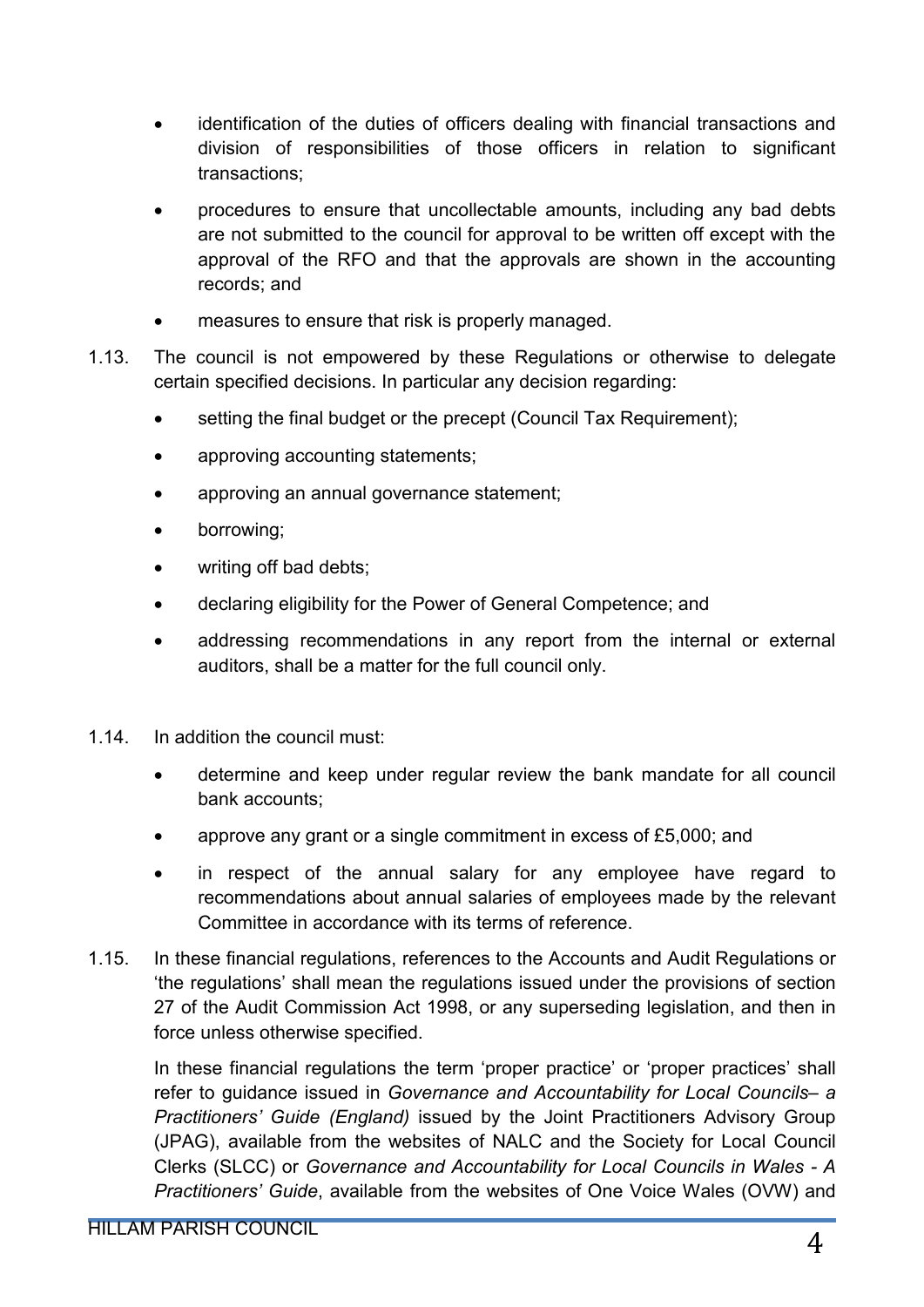SLCC as appropriate.

# 2. ACCOUNTING AND AUDIT (INTERNAL AND EXTERNAL)

- 2.1. All accounting procedures and financial records of the council shall be determined by the RFO in accordance with the Accounts and Audit Regulations, appropriate Guidance and proper practices.
- 2.2. On a regular basis, at least once in each quarter, and at each financial year end, a member other than the Chairman or a cheque signatory shall be appointed to verify bank reconciliations (for all accounts) produced by the RFO. The member shall sign the reconciliations and the original bank statements (or similar document) as evidence of verification. This activity shall on conclusion be reported, including any exceptions, to and noted by the council.
- 2.3. The RFO shall complete the annual statement of accounts, annual report, and any related documents of the council contained in the Annual Return (as specified in proper practices) as soon as practicable after the end of the financial year and having certified the accounts shall submit them and report thereon to the council within the timescales set by the Accounts and Audit Regulations.
- 2.4. The council shall ensure that there is an adequate and effective system of internal audit of its accounting records, and of its system of internal control in accordance with proper practices. Any officer or member of the council shall make available such documents and records as appear to the council to be necessary for the purpose of the audit and shall, as directed by the council, supply the RFO, internal auditor, or external auditor with such information and explanation as the council considers necessary for that purpose.
- 2.5. The internal auditor shall be appointed by and shall carry out the work in relation to internal controls required by the council in accordance with proper practices.
- 2.6. The internal auditor shall:
	- be competent and independent of the financial operations of the council;
	- report to council in writing, or in person, on a regular basis with a minimum of one annual written report during each financial year;
	- to demonstrate competence, objectivity and independence, be free from any actual or perceived conflicts of interest, including those arising from family relationships; and
	- have no involvement in the financial decision making, management or control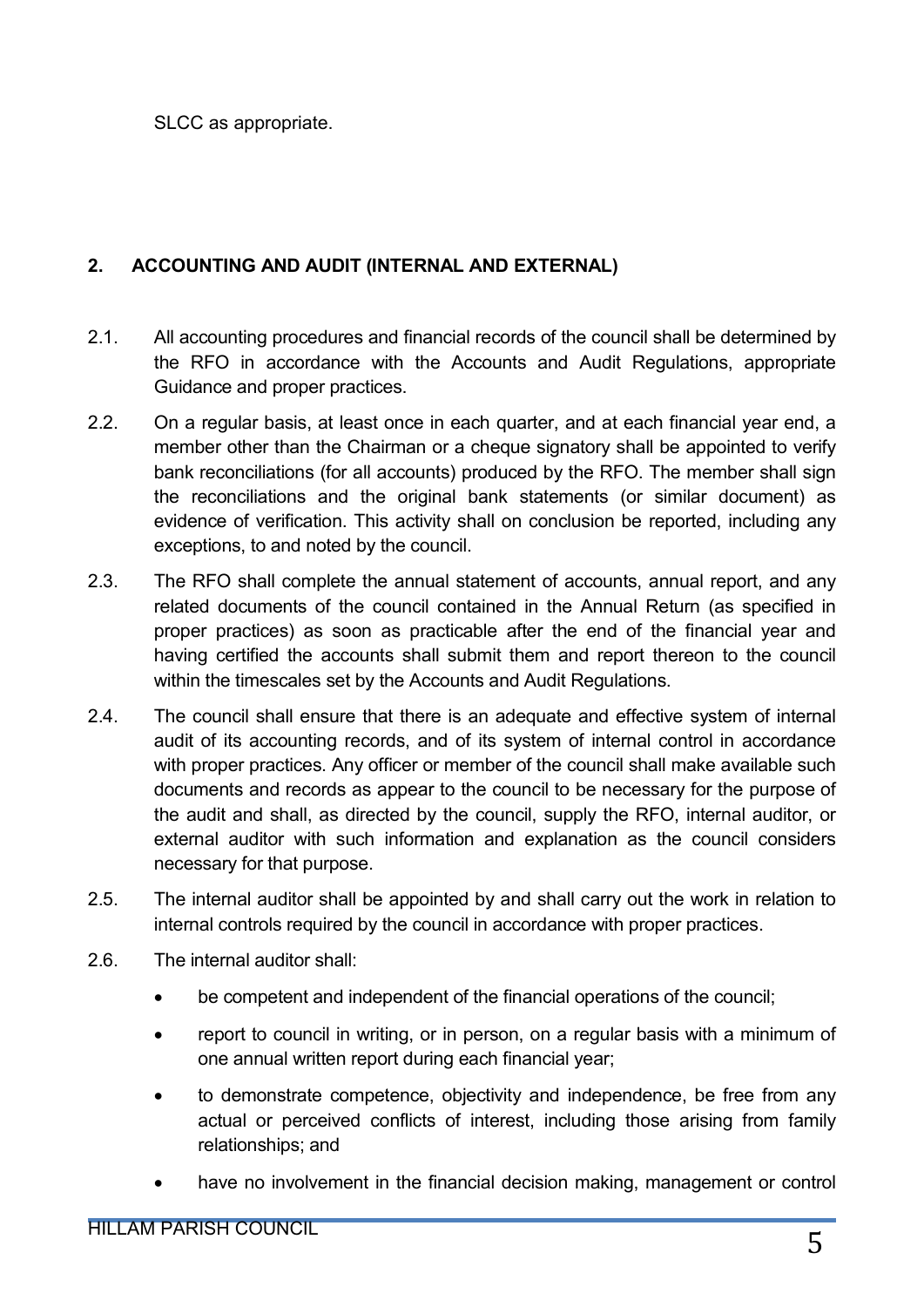of the council.

- 2.7. Internal or external auditors may not under any circumstances:
	- perform any operational duties for the council;
	- initiate or approve accounting transactions; or
	- direct the activities of any council employee, except to the extent that such employees have been appropriately assigned to assist the internal auditor.
- 2.8. For the avoidance of doubt, in relation to internal audit the terms 'independent' and 'independence' shall have the same meaning as is described in proper practices.
- 2.9. The RFO shall make arrangements for the exercise of electors' rights in relation to the accounts including the opportunity to inspect the accounts, books, and vouchers and display or publish any notices and statements of account required by Audit Commission Act 1998, or any superseding legislation, and the Accounts and Audit Regulations.
- 2.10. The RFO shall, without undue delay, bring to the attention of all councillors any correspondence or report from internal or external auditors.

# 3. ANNUAL ESTIMATES (BUDGET) AND FORWARD PLANNING

- 3.1. Each committee shall review its three year forecast of revenue and capital receipts and payments. Having regard to the forecast, it shall thereafter formulate and submit proposals for the following financial year to the council not later than the end of November each year including any proposals for revising the forecast.
- 3.2. The RFO must each year, by no later than December, prepare detailed estimates of all receipts and payments including the use of reserves and all sources of funding for the following financial year in the form of a budget to be considered by the council.
- 3.3. The council shall consider annual budget proposals in relation to the council's three year forecast of revenue and capital receipts and payments including recommendations for the use of reserves and sources of funding and update the forecast accordingly.
- 3.4. The council shall fix the precept (council tax requirement), and relevant basic amount of council tax to be levied for the ensuing financial year not later than by the end of January each year. The RFO shall issue the precept to the billing authority and shall supply each member with a copy of the approved annual budget.
- 3.5. The approved annual budget shall form the basis of financial control for the ensuing year.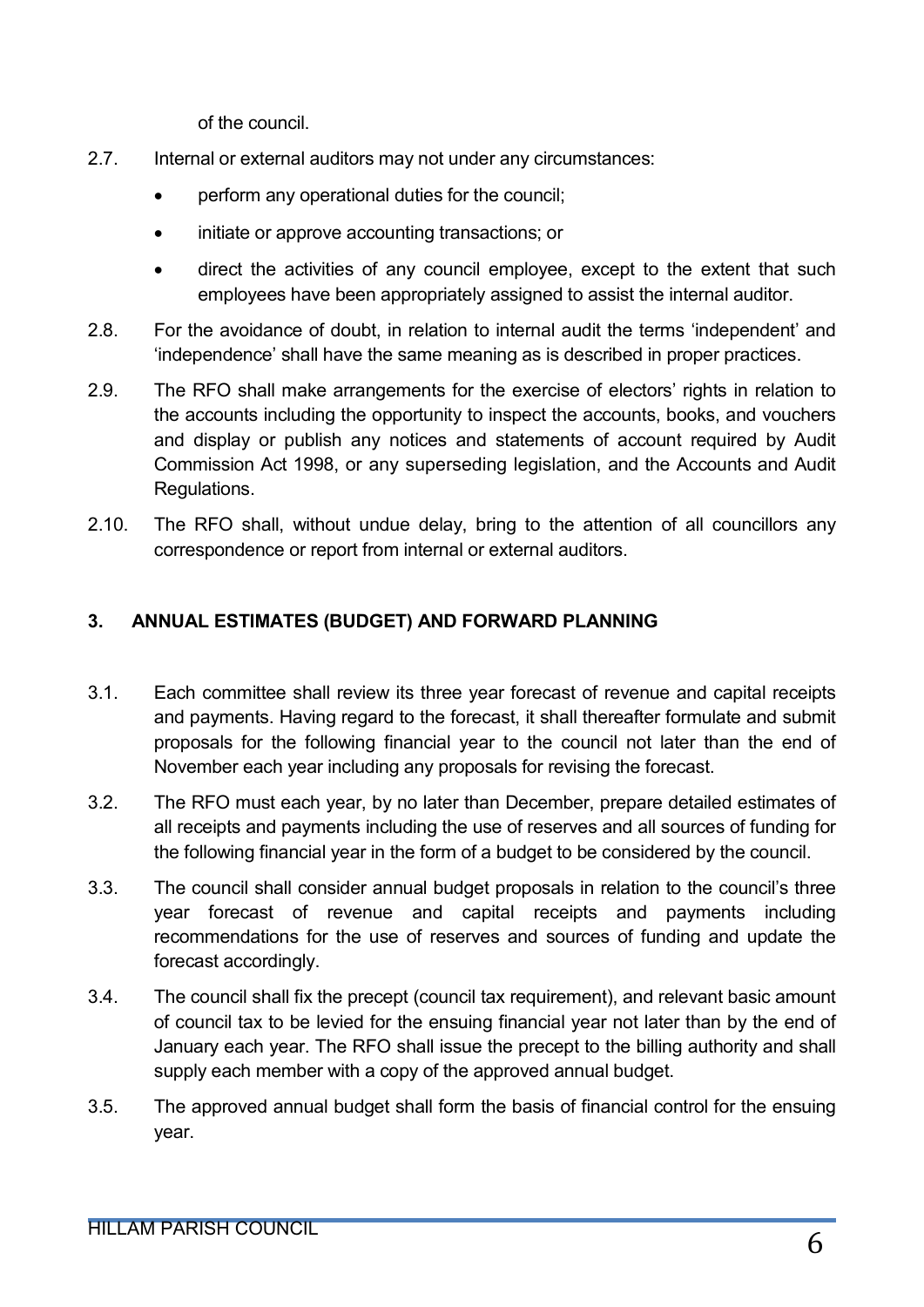# 4. BUDGETARY CONTROL AND AUTHORITY TO SPEND

- 4.1. Expenditure on revenue items may be authorised up to the amounts included for that class of expenditure in the approved budget. This authority is to be determined by:
	- the council for all items over £5,000;
	- a duly delegated committee of the council for items over £500; or
	- the Clerk and RFO, in conjunction with Chairman of Council or Chairman of the appropriate committee, for any items below £500.

Such authority is to be evidenced by a Minute or by an authorisation slip duly signed by the Clerk and RFO, and where necessary also by the appropriate Chairman.

Contracts may not be disaggregated to avoid controls imposed by these regulations.

- 4.2. No expenditure may be authorised that will exceed the amount provided in the revenue budget for that class of expenditure other than by resolution of the council, or duly delegated committee. During the budget year and with the approval of council having considered fully the implications for public services, unspent and available amounts may be moved to other budget headings or to an earmarked reserve as appropriate.
- 4.3. Unspent provisions in the revenue or capital budgets for completed projects shall not be carried forward to a subsequent year.
- 4.4. The salary budgets are to be reviewed at least annually in March for the following financial year and such review shall be evidenced by a hard copy schedule signed by the Clerk and RFO and the Chairman of Staffing Committee. The RFO will inform committee of any changes impacting on their budget requirement for the coming year in good time.
- 4.5. In cases of extreme risk to the delivery of council services, the clerk and RFO may authorise revenue expenditure on behalf of the council which in the clerk's judgement it is necessary to carry out. Such expenditure includes repair, replacement or other work, whether or not there is any budgetary provision for the expenditure, subject to a limit of £500. The Clerk and RFO shall report such action to the chairman as soon as possible and to the council as soon as practicable thereafter.
- 4.6. No expenditure shall be authorised in relation to any capital project and no contract entered into or tender accepted involving capital expenditure unless the council is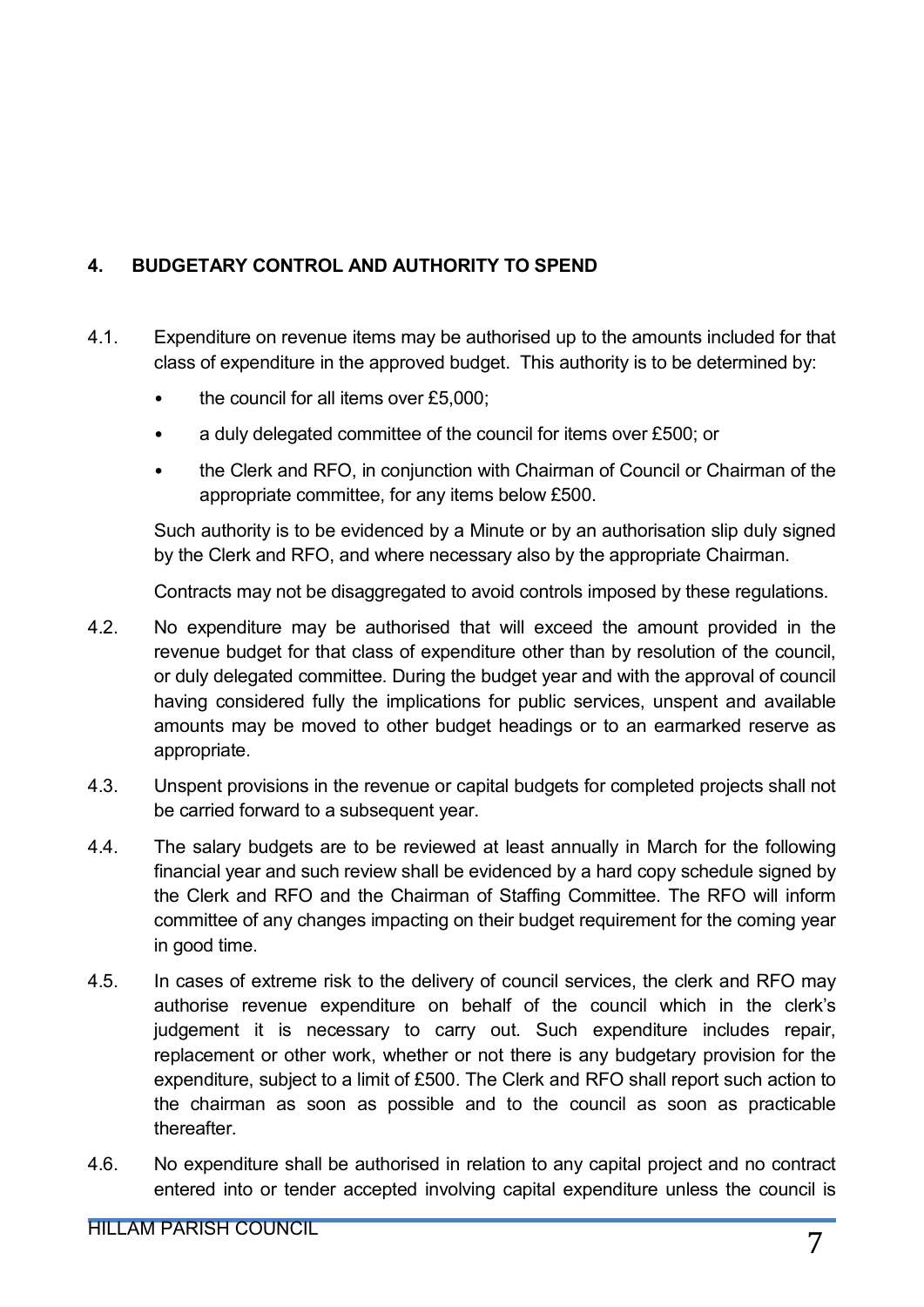satisfied that the necessary funds are available and the requisite borrowing approval has been obtained.

- 4.7. All capital works shall be administered in accordance with the council's standing orders and financial regulations relating to contracts.
- 4.8. The RFO shall regularly provide the council with a statement of receipts and payments to date under each head of the budgets, comparing actual expenditure to the appropriate date against that planned as shown in the budget. These statements are to be prepared at least at the end of each financial quarter and shall show explanations of material variances. Changes in earmarked reserves shall be approved by council as part of the budgetary control process.

# 5. BANKING ARRANGEMENTS AND AUTHORISATION OF PAYMENTS

- 5.1. The council's banking arrangements, including the bank mandate, shall be made by the RFO and approved by the council; banking arrangements may not be delegated to a committee. They shall be regularly reviewed for safety and efficiency.
- 5.2. The RFO shall prepare a schedule of payments requiring authorisation, forming part of the Agenda for the Meeting and, together with the relevant invoices, present the schedule to council. The council shall review the schedule for compliance and, having satisfied itself shall authorise payment by a resolution of the council. The approved schedule shall be ruled off and initialled by the Chairman of the Meeting. A detailed list of all payments shall be disclosed within or as an attachment to the minutes of the meeting at which payment was authorised. Personal payments (including salaries, wages, expenses and any payment made in relation to the termination of a contract of employment) may be summarised to remove public access to any personal information.
- 5.3. All invoices for payment shall be examined, verified and certified by the RFO to confirm that the work, goods or services to which each invoice relates has been received, carried out, examined and represents expenditure previously approved by the council.
- 5.4. The RFO shall examine invoices for arithmetical accuracy and analyse them to the appropriate expenditure heading. The RFO shall take all steps to pay all invoices submitted, and which are in order, at the next available council meeting.
- 5.5. The Clerk and RFO shall have delegated authority to authorise the payment of items only in the following circumstances:
	- a) If a payment is necessary to avoid a charge to interest under the Late Payment of Commercial Debts (Interest) Act 1998, and the due date for payment is before the next scheduled Meeting of council, where the Clerk and RFO certify that there is no dispute or other reason to delay payment, provided that a list of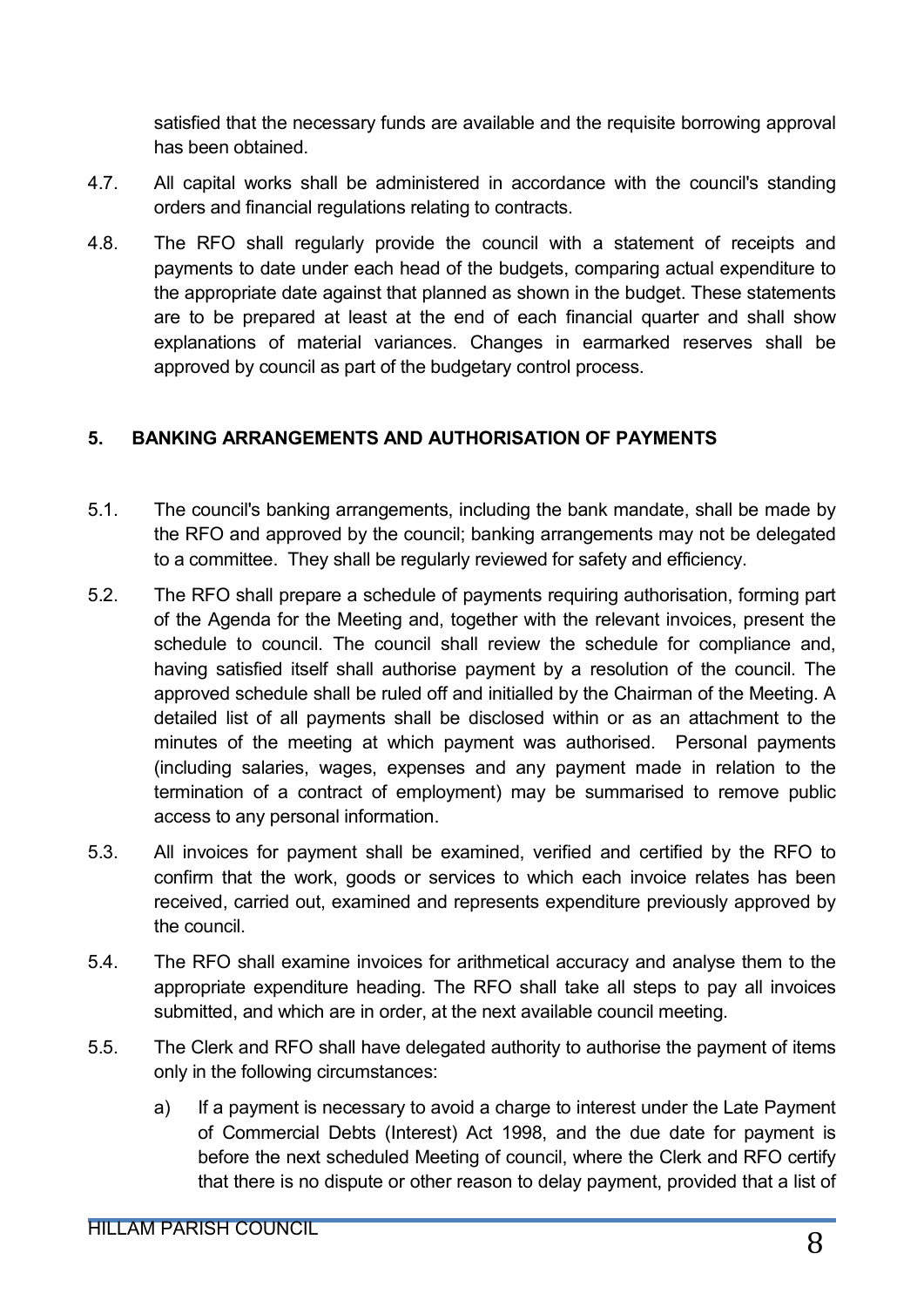such payments shall be submitted to the next appropriate meeting of council.

- b) An expenditure item authorised under 5.6 below (continuing contracts and obligations) provided that a list of such payments shall be submitted to the next appropriate meeting of council [or finance committee]; or
- c) fund transfers within the councils banking arrangements up to the sum of £10,000, provided that a list of such payments shall be submitted to the next appropriate meeting of council.
- 5.6. For each financial year the Clerk and RFO shall draw up a list of due payments which arise on a regular basis as the result of a continuing contract, statutory duty, or obligation (such as but not exclusively, Salaries, PAYE and NI, Superannuation Fund and regular maintenance contracts and the like for which council may authorise payment for the year provided that the requirements of regulation 4.1 (Budgetary Controls) are adhered to, provided also that a list of such payments shall be submitted to the next appropriate meeting of council.
- 5.7. A record of regular payments made under 5.6 above shall be drawn up and be signed by two members on each and every occasion when payment is authorised thus controlling the risk of duplicated payments being authorised and / or made.
- 5.8. In respect of grants a duly authorised committee shall approve expenditure within any limits set by council and in accordance with any Policy statement approved by council. Any Revenue or Capital Grant in excess of £5,000 shall before payment, be subject to ratification by resolution of the council.
- 5.9. Members are subject to the Code of Conduct that has been adopted by the council and shall comply with the Code and Standing Orders when a decision to authorise or instruct payment is made in respect of a matter in which they have a disclosable pecuniary or other interest, unless a dispensation has been granted.
- 5.10. The council will aim to rotate the duties of members in these Regulations so that onerous duties are shared out as evenly as possible over time.
- 5.11. Any changes in the recorded details of suppliers, such as bank account records, shall be approved in writing by a Member.

## 6. INSTRUCTIONS FOR THE MAKING OF PAYMENTS

- 6.1. The council will make safe and efficient arrangements for the making of its payments.
- 6.2. Following authorisation under Financial Regulation 5 above, the council, a duly delegated committee or, if so delegated, the Clerk and RFO shall give instruction that a payment shall be made.
- 6.3. All payments shall be effected by cheque or other instructions to the council's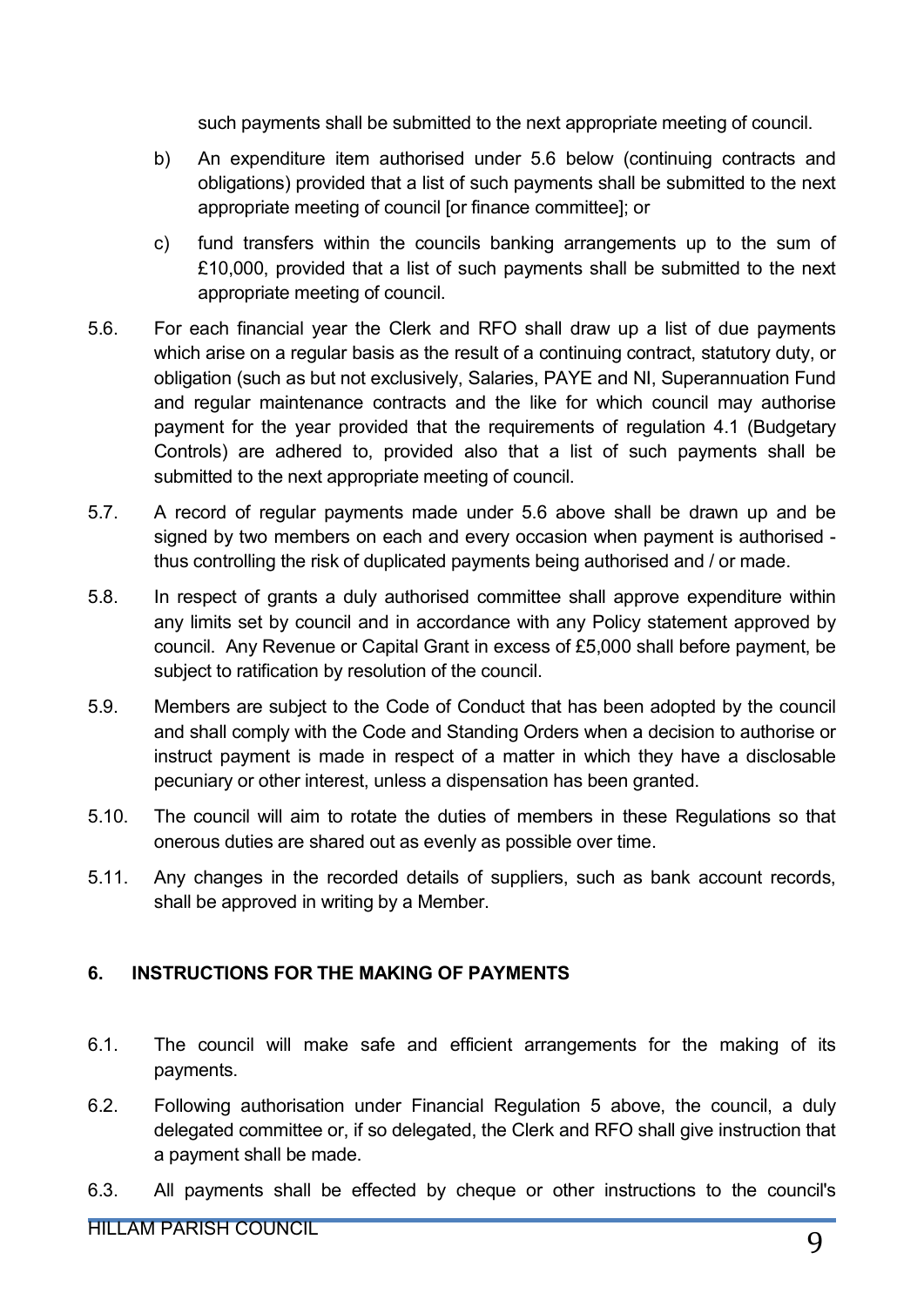bankers, or otherwise, in accordance with a resolution of Council.

- 6.4. Cheques or orders for payment drawn on the bank account in accordance with the schedule as presented to council or committee shall be signed by two members of council in accordance with a resolution instructing that payment. A member who is a bank signatory, having a connection by virtue of family or business relationships with the beneficiary of a payment, should not, under normal circumstances, be a signatory to the payment in question.
- 6.5. Cheques or orders for payment drawn on the bank account in accordance with the schedule as presented to council or committee shall be signed by two members of council in accordance with a resolution instructing that payment. If a member who is also a bank signatory has declared a disclosable pecuniary interest, or has any other interest, in the matter in respect of which the payment is being made, that Councillor shall be required to consider Standing Orders, and thereby determine whether it is appropriate and / or permissible to be a signatory to the transaction in question.
- 6.6. To indicate agreement of the details shown on the cheque or order for payment with the counterfoil and the invoice or similar documentation, the signatories shall each also initial the cheque counterfoil.
- 6.7. Cheques or orders for payment shall not normally be presented for signature other than at a council or committee meeting (including immediately before or after such a meeting). Any signatures obtained away from such meetings shall be reported to the council at the next convenient meeting.
- 6.8. If thought appropriate by the council, payment for utility supplies (energy, telephone and water) and any National Non-Domestic Rates may be made by variable Direct Debit provided that the instructions are signed by two members and any payments are reported to council as made. The approval of the use of a variable Direct Debit shall be renewed by resolution of the council at least every two years.
- 6.9. If thought appropriate by the council, payment for certain items (principally Salaries) may be made by Banker's Standing Order provided that the instructions are signed, or otherwise evidenced by two members are retained and any payments are reported to council as made. The approval of the use of a Banker's Standing Order shall be renewed by resolution of the council at least every two years.
- 6.10. If thought appropriate by the council, payment for certain items may be made by BACS or CHAPS methods provided that the instructions for each payment are signed, or otherwise evidenced, by two authorised bank signatories are retained and any payments are reported to council as made. The approval of the use of BACS or CHAPS shall be renewed by resolution of the council at least every two years.
- 6.11. If thought appropriate by the council payment for certain items may be made by internet banking transfer provided evidence is retained showing which members approved the payment.
- 6.12. Where a computer requires use of a personal identification number (PIN) or other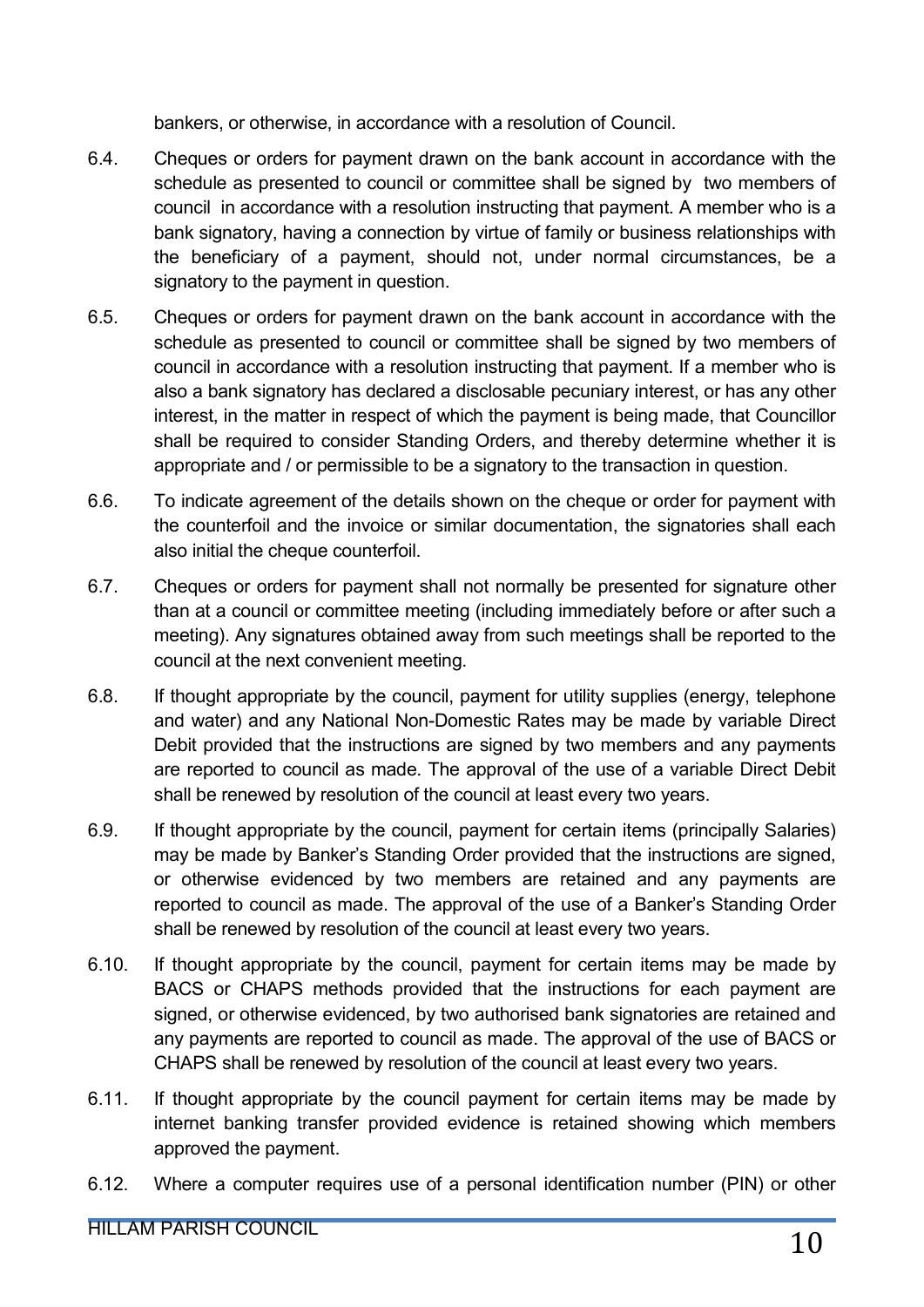password(s), for access to the council's records on that computer, a note shall be made of the PIN and Passwords and shall be handed to and retained by the Chairman of Council in a sealed dated envelope. This envelope may not be opened other than in the presence of two other councillors. After the envelope has been opened, in any circumstances, the PIN and / or passwords shall be changed as soon as practicable. The fact that the sealed envelope has been opened, in whatever circumstances, shall be reported to all members immediately and formally to the next available meeting of the council. This will not be required for a member's personal computer used only for remote authorisation of bank payments.

- 6.13. No employee or councillor shall disclose any PIN or password, relevant to the working of the council or its bank accounts, to any person not authorised in writing by the council or a duly delegated committee.
- 6.14. Regular back-up copies of the records on any computer shall be made and shall be stored securely away from the computer in question, and preferably off site with the location of storage being agreed by the council.
- 6.15. The council, and any members using computers for the council's financial business, shall ensure that anti-virus, anti-spyware and firewall, software with automatic updates, together with a high level of security, is used.
- 6.16. The council will not maintain any form of cash float. All cash received must be banked intact. Any payments made in cash by the Clerk and RFO (for example for postage or minor stationery items) shall be refunded on a regular basis, at least quarterly.

# 7. PAYMENT OF SALARIES

- 7.1. As an employer, the council shall make arrangements to meet fully the statutory requirements placed on all employers by PAYE and National Insurance legislation. The payment of all salaries shall be made in accordance with payroll records and the rules of PAYE and National Insurance currently operating, and salary rates shall be as agreed by council, or duly delegated committee.
- 7.2. Payment of salaries and payment of deductions from salary such as may be required to be made for tax, national insurance and pension contributions, or similar statutory or discretionary deductions must be made in accordance with the payroll records and on the appropriate dates stipulated in employment contracts, provided that each payment is reported to the next available council meeting, as set out in these regulations above.
- 7.3. No changes shall be made to any employee's pay, emoluments, or terms and conditions of employment without the prior consent of the council.
- 7.4. Each and every payment to employees of net salary and to the appropriate creditor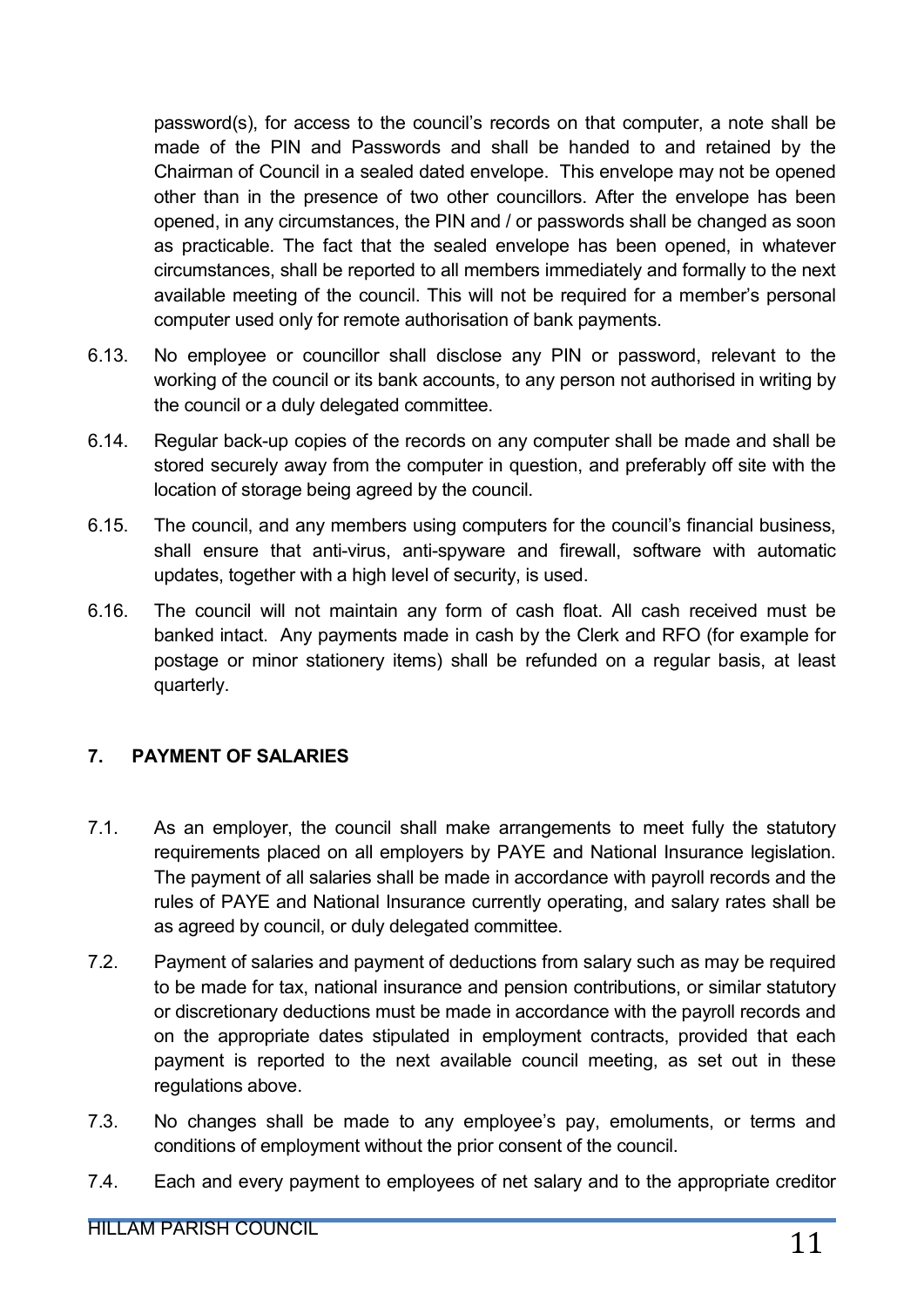of the statutory and discretionary deductions shall be recorded in a separate confidential record (confidential cash book). This confidential record is not open to inspection or review (under the Freedom of Information Act 2000 or otherwise) other than:

- a) by any councillor who can demonstrate a need to know;
- b) by the internal auditor;
- c) by the external auditor; or
- d) by any person authorised under Audit Commission Act 1998, or any superseding legislation.
- 7.5. The total of such payments in each calendar month shall be reported with all other payments as made as may be required under these Financial Regulations, to ensure that only payments due for the period have actually been paid.
- 7.6. An effective system of personal performance management should be maintained by the Council.
- 7.7. Any termination payments shall be supported by a clear business case and reported to the council. Termination payments shall only be authorised by council.
- 7.8. Before employing interim staff the council must consider a full business case.

## 8. LOANS AND INVESTMENTS

- 8.1. All borrowings shall be effected in the name of the council, after obtaining any necessary borrowing approval. Any application for borrowing approval shall be approved by Council as to terms and purpose. The application for Borrowing Approval, and subsequent arrangements for the Loan shall only be approved by full council.
- 8.2. Any financial arrangement which does not require formal Borrowing Approval from the Secretary of State (such as Hire Purchase or Leasing of tangible assets) shall be subject to approval by the full council. In each case a report in writing shall be provided to council in respect of value for money for the proposed transaction.
- 8.3. The council will arrange with the council's Banks and Investment providers for the sending of a copy of each statement of account to the Chairman of the council at the same time as one is issued to the Clerk and RFO.
- 8.4. All loans and investments shall be negotiated in the name of the Council and shall be for a set period in accordance with council policy.
- 8.5. The council shall consider the need for an Investment Strategy and Policy which, if drawn up, shall be in accordance with relevant regulations, proper practices and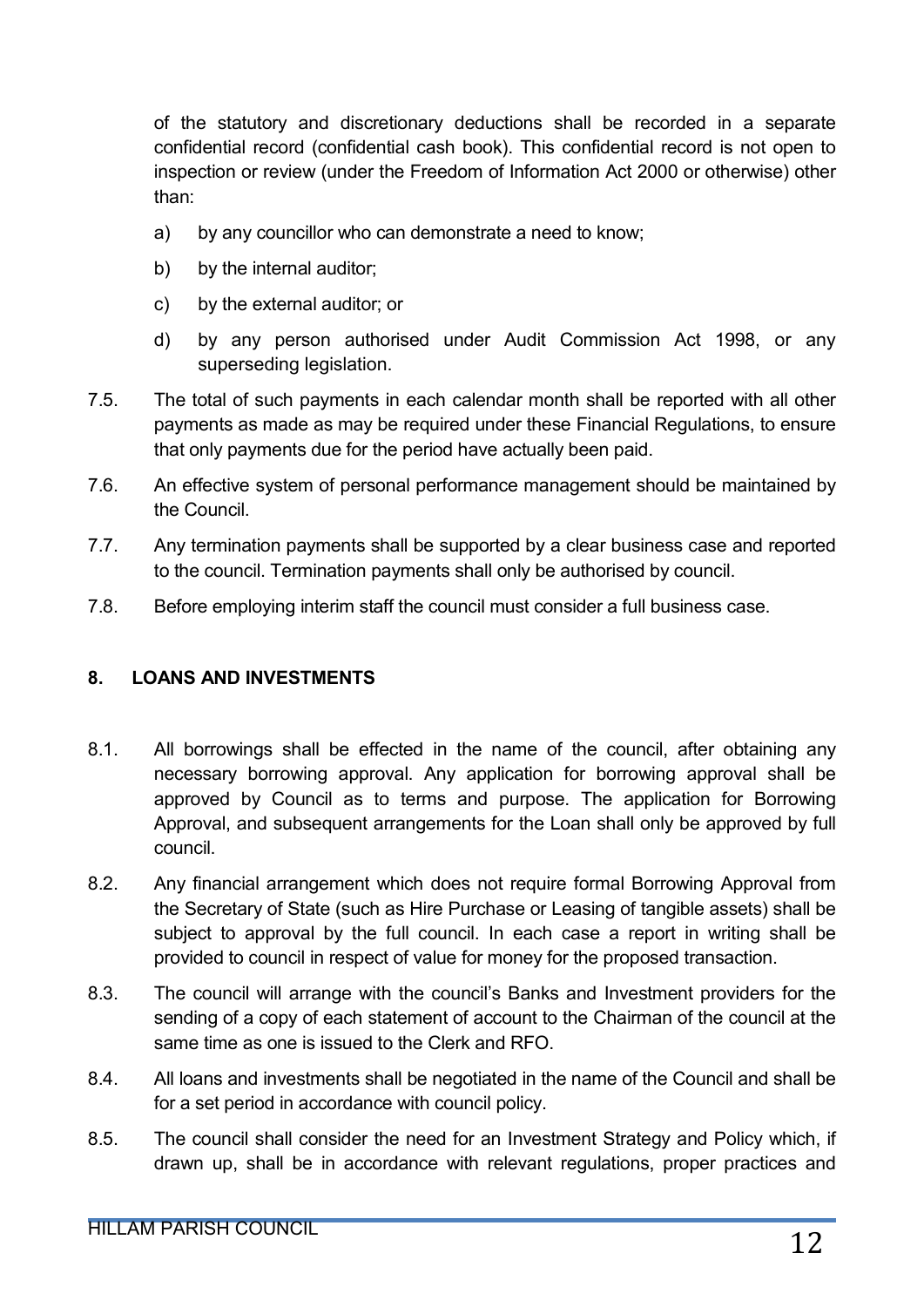guidance. Any Strategy and Policy shall be reviewed by the council at least annually.

- 8.6. All investments of money under the control of the council shall be in the name of the council.
- 8.7. All investment certificates and other documents relating thereto shall be retained in the custody of the RFO.
- 8.8. Payments in respect of short term or long term investments, including transfers between bank accounts held in the same bank, or branch, shall be made in accordance with Regulation 5 (Authorisation of payments) and Regulation 6 (Instructions for payments).

#### 9. INCOME

- 9.1. The collection of all sums due to the council shall be the responsibility of and under the supervision of the RFO.
- 9.2. Particulars of all charges to be made for work done, services rendered or goods supplied shall be agreed annually by the council, notified to the RFO and the RFO shall be responsible for the collection of all accounts due to the council.
- 9.3. The council will review all fees and charges at least annually, following a report of the Clerk and RFO.
- 9.4. Any sums found to be irrecoverable and any bad debts shall be reported to the council and shall be written off in the year.
- 9.5. All sums received on behalf of the council shall be banked intact as directed by the RFO. In all cases, all receipts shall be deposited with the council's bankers with such frequency as the RFO considers necessary.
- 9.6. The origin of each receipt shall be entered on the paying-in slip.
- 9.7. Personal cheques shall not be cashed out of money held on behalf of the council.
- 9.8. The RFO shall promptly complete any VAT Return that is required. Any repayment claim due in accordance with VAT Act 1994 section 33 shall be made at least annually coinciding with the financial year end.
- 9.9. Where any significant sums of cash are regularly received by the council, the RFO shall take such steps as are agreed by the council to ensure that more than one person is present when the cash is counted in the first instance, that there is a reconciliation to some form of control such as ticket issues, and that appropriate care is taken in the security and safety of individuals banking such cash.
- 9.10. Any income arising which is the property of a charitable trust shall be paid into a charitable bank account. Instructions for the payment of funds due from the charitable trust to the council (to meet expenditure already incurred by the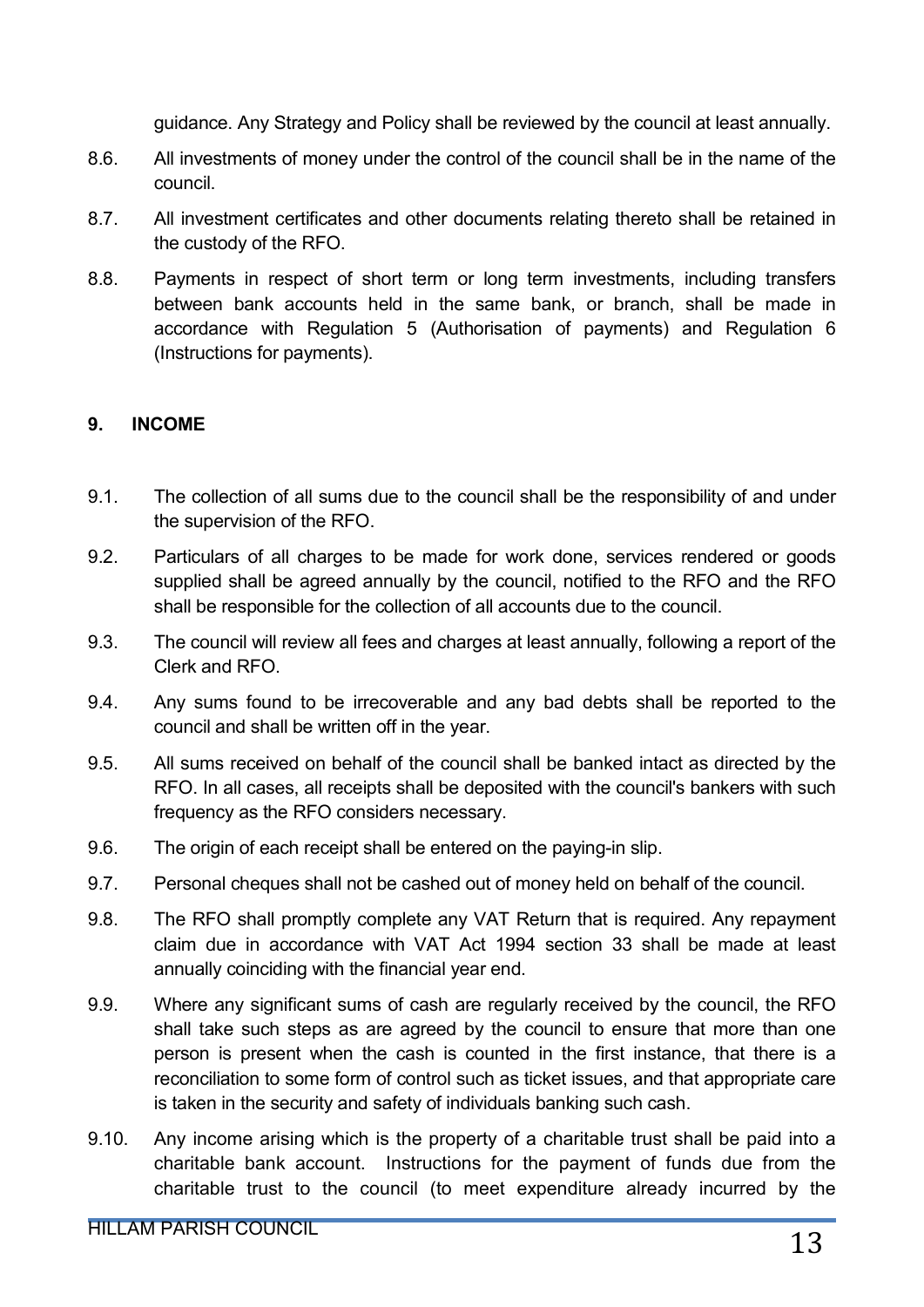authority) will be given by the Managing Trustees of the charity meeting separately from any council meeting(see also Regulation 16 below) ].

# 10. ORDERS FOR WORK, GOODS AND SERVICES

- 10.1. An official order or letter shall be issued for all work, goods and services unless a formal contract is to be prepared or an official order would be inappropriate. Copies of orders shall be retained.
- 10.2. Order books shall be controlled by the RFO.
- 10.3. All members and Officers are responsible for obtaining value for money at all times. An officer issuing an official order shall ensure as far as reasonable and practicable that the best available terms are obtained in respect of each transaction, usually by obtaining three or more quotations or estimates from appropriate suppliers, subject to any *de minimis* provisions in Regulation 11 (I) below.
- 10.4. A member may not issue an official order or make any contract on behalf of the council.
- 10.5. The RFO shall verify the lawful nature of any proposed purchase before the issue of any order, and in the case of new or infrequent purchases or payments, the RFO shall ensure that the statutory authority shall be reported to the meeting at which the order is approved so that the Minutes can record the power being used.

# 11. CONTRACTS

- 11.1. Procedures as to contracts are laid down as follows:
	- a. Every contract shall comply with these financial regulations, and no exceptions shall be made otherwise than in an emergency provided that this regulation need not apply to contracts which relate to items (i) to (vi) below:
		- i. for the supply of gas, electricity, water, sewerage and telephone services;
		- ii. for specialist services such as are provided by solicitors, accountants, surveyors and planning consultants;
		- iii. for work to be executed or goods or materials to be supplied which consist of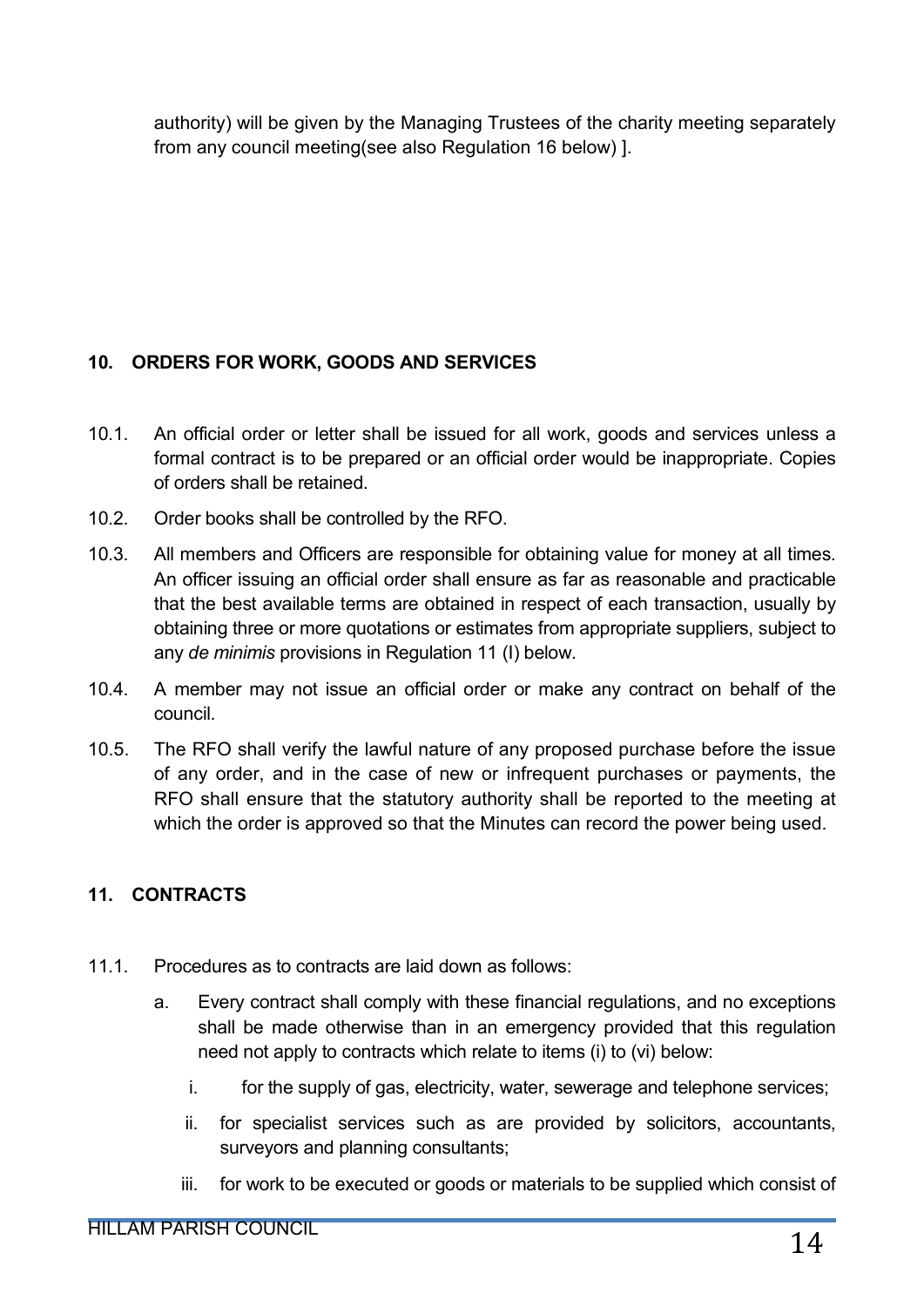repairs to or parts for existing machinery or equipment or plant;

- iv. for work to be executed or goods or materials to be supplied which constitute an extension of an existing contract by the Council;
- v. for additional audit work of the external Auditor up to an estimated value of £500 (in excess of this sum the Clerk and RFO shall act after consultation with the Chairman and Vice Chairman of council); and
- vi. for goods or materials proposed to be purchased which are proprietary articles and / or are only sold at a fixed price.
- b. Where the council intends to procure or award a public supply contract, public service contract or public works contract as defined by The Public Contracts Regulations 2015 ("the Regulations") which is valued at £25,000 or more, the council shall comply with the relevant requirements of the Requiations<sup>3</sup>.
- c. The full requirements of The Regulations, as applicable, shall be followed in respect of the tendering and award of a public supply contract, public service contract or public works contract which exceed thresholds in The Regulations set by the Public Contracts Directive 2014/24/EU (which may change from time to time)<sup>4</sup>.
- d. Where it is intended to enter into a contract exceeding £10,000 in value for the supply of goods or materials or for the execution of works or specialist services other than such goods, materials, works or specialist services as are excepted as set out in paragraph (a) the Clerk and RFO shall invite tenders from at least three firms to be taken from the appropriate approved list.
- e. When applications are made to waive financial regulations relating to contracts to enable a price to be negotiated without competition the reason shall be embodied in a recommendation to the council.
- f. Such invitation to tender shall state the general nature of the intended contract and the Clerk and RFO shall obtain the necessary technical assistance to prepare a specification in appropriate cases. The invitation shall in addition state that tenders must be addressed to the Clerk and RFO in the ordinary course of post. Each tendering firm shall be supplied with a specifically marked envelope in which the tender is to be sealed and remain sealed until the prescribed date for opening tenders for that contract.
- g. Any invitation to tender issued under this regulation shall be subject to Standing Orders resolved on 6<sup>th</sup> April 2016. and shall refer to the terms of the Bribery Act 2010.
- h. When it is to enter into a contract of less than £25,000 in value for the supply of goods or materials or for the execution of works or specialist services other than such goods, materials, works or specialist services as are excepted as set out in paragraph (a) the

<sup>&</sup>lt;sup>3</sup> The Regulations require councils to use the Contracts Finder website to advertise contract opportunities, set out the procedures to be followed in awarding new contracts and to publicise the award of new contracts <sup>4</sup> Thresholds currently applicable are:

a. For public supply and public service contracts 209,000 Euros (£164,176)

b. For public works contracts 5,225,000 Euros (£4,104,394)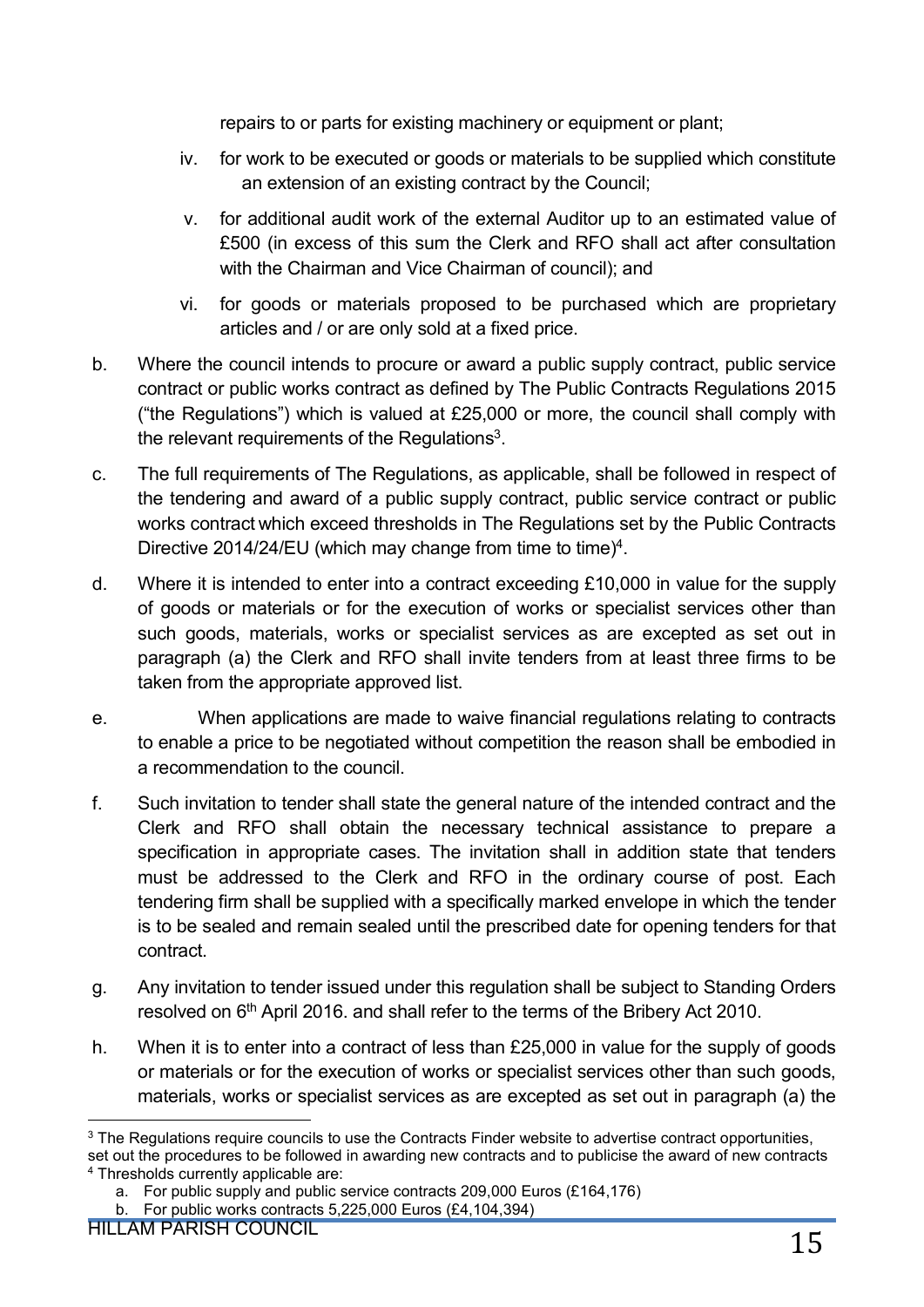Clerk or RFO shall obtain 3 quotations (priced descriptions of the proposed supply); where the value is below £3,000 and above £100 the Clerk or RFO shall strive to obtain 3 estimates. Otherwise, Regulation 10.3 above shall apply.

- i. All sealed tenders shall be opened at the same time on the prescribed date by the Clerk and RFO in the presence of at least one member of council.
- j. If less than three tenders are received for contracts above £60,000 or if all the tenders are identical the council may make such arrangements as it thinks fit for procuring the goods or materials or executing the works.
- k. Any invitation to tender issued under this regulation shall be subject to Standing Order18c, and shall refer to the terms of the Bribery Act 2010. [
- l. When it is to enter into a contract of less than £10,000 in value for the supply of goods or materials or for the execution of works or specialist services other than such goods, materials, works or specialist services as are excepted as set out in paragraph (a) the Clerk or RFO shall obtain 3 quotations (priced descriptions of the proposed supply); where the value is below £3,000 and above £100 the Clerk or RFO shall strive to obtain 3 estimates. Otherwise, Regulation 10 (3) above shall apply.
	- m. The council shall not be obliged to accept the lowest or any tender, quote or estimate.
	- n. Should it occur that the council, or duly delegated committee, does not accept any tender, quote or estimate, the work is not allocated and the council requires further pricing, provided that the specification does not change, no person shall be permitted to submit a later tender, estimate or quote who was present when the original decision making process was being undertaken.
	- o. The European Union Procurement Directive shall apply and the terms of the Public Contracts Regulations 2006 and the Utilities Contracts Regulations 2006 including thresholds shall be followed.

## 12. ASSETS, PROPERTIES AND ESTATES

- 12.1. The Clerk and RFO shall make appropriate arrangements for the custody of all title deeds and Land Registry Certificates of properties held by the council. The RFO shall ensure a record is maintained of all properties held by the council, recording the location, extent, plan, reference, purchase details, nature of the interest, tenancies granted, rents payable and purpose for which held in accordance with Accounts and Audit Regulations.
- 12.2. No tangible moveable property shall be purchased or otherwise acquired, sold, leased or otherwise disposed of, without the authority of the council, together with any other consents required by law, save where the estimated value of any one item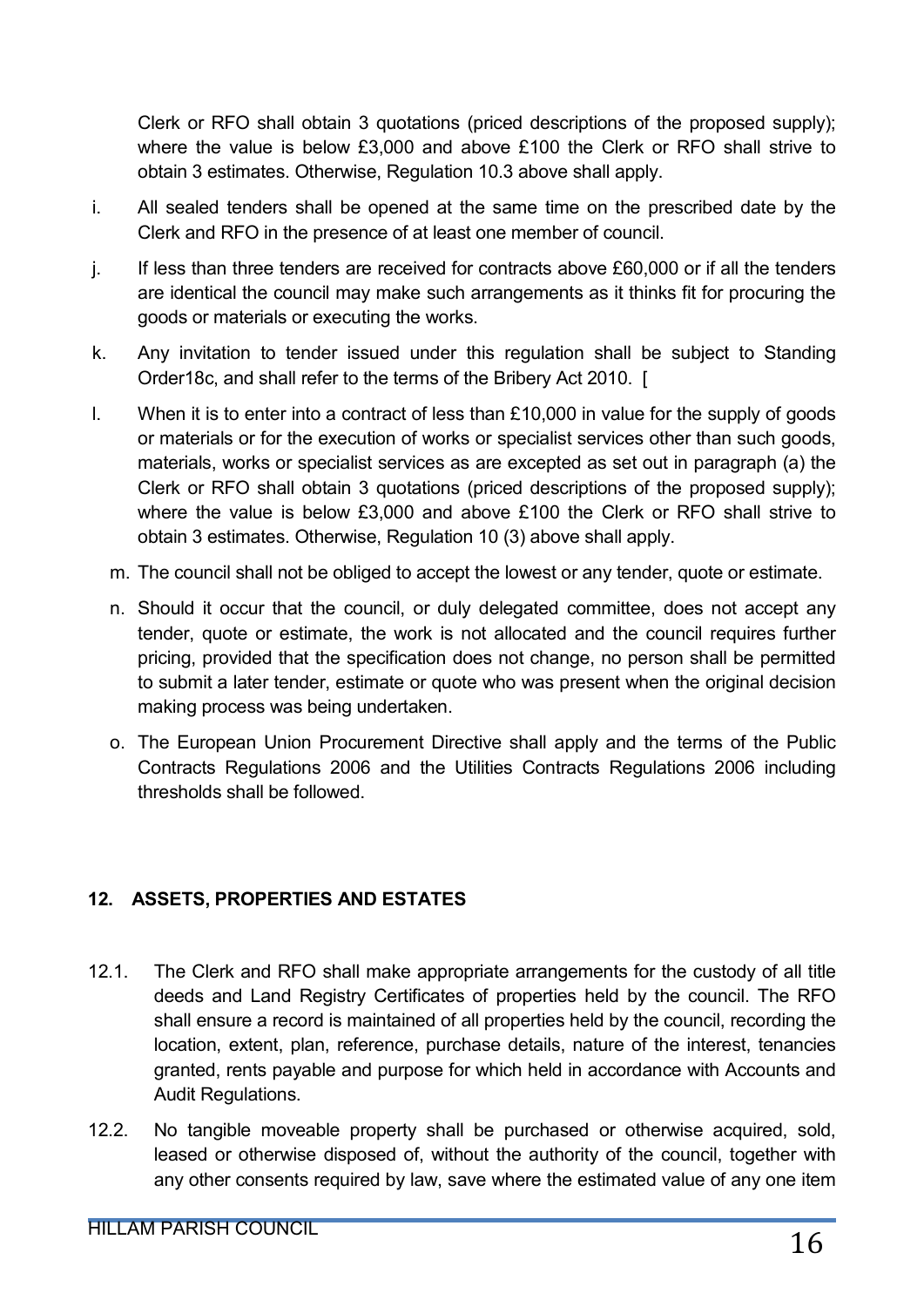of tangible movable property does not exceed £100.

- 12.3. No real property (interests in land) shall be sold, leased or otherwise disposed of without the authority of the council, together with any other consents required by law. In each case a Report in writing shall be provided to council in respect of valuation and surveyed condition of the property (including matters such as planning permissions and covenants) together with a proper business case (including an adequate level of consultation with the electorate).
- 12.4. No real property (interests in land) shall be purchased or acquired without the authority of the full council. In each case a Report in writing shall be provided to council in respect of valuation and surveyed condition of the property (including matters such as planning permissions and covenants) together with a proper business case (including an adequate level of consultation with the electorate).
- 12.5. Subject only to the limit set in Reg. 14.2 above, no tangible moveable property shall be purchased or acquired without the authority of the full council. In each case a Report in writing shall be provided to council with a full business case.
- 12.6. The RFO shall ensure that an appropriate and accurate Register of Assets and Investments is kept up to date. The continued existence of tangible assets shown in the Register shall be verified at least annually, possibly in conjunction with a health and safety inspection of assets.

## 13. INSURANCE

- 13.1. Following the annual risk assessment (per Financial Regulation 17), the Clerk and RFO shall effect all insurances and negotiate all claims on the council's insurers.
- 13.2. The Clerk and RFO shall give prompt notification to the council of all new risks which require to be insured and of any alterations affecting existing insurances.
- 13.3. The RFO shall keep a record of all insurances effected by the council and the property and risks covered thereby and annually review it.
- 13.4. The RFO shall be notified of any loss liability or damage or of any event likely to lead to a claim, and shall report these to council at the next available meeting.
- 13.5. All appropriate members and employees of the council shall be included in a suitable form of security or fidelity guarantee insurance which shall cover the maximum risk exposure as determined annually by the council, or duly delegated committee.

#### 14. RISK MANAGEMENT